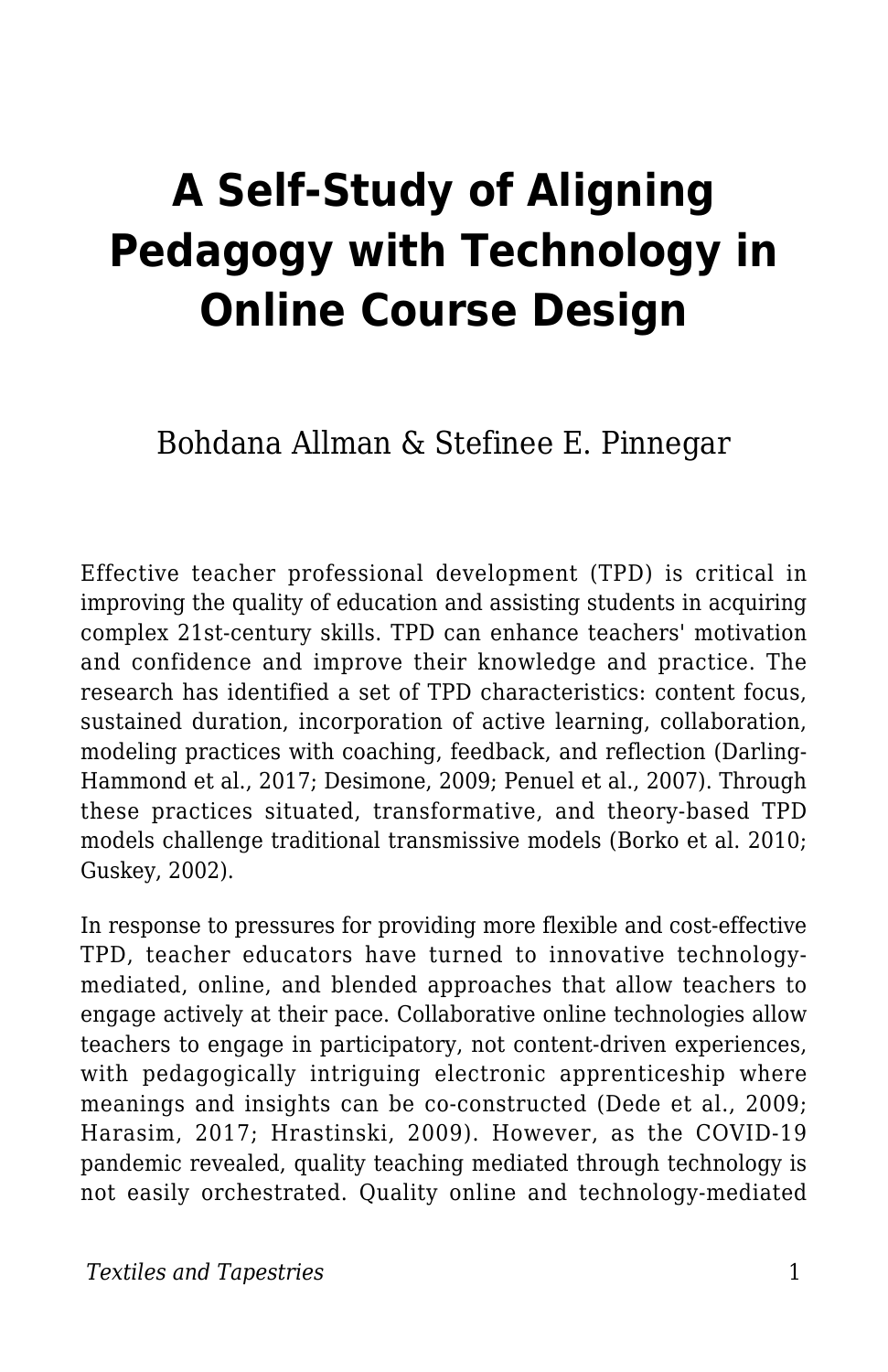teaching requires skillsets related to technology-mediated instruction, including development of materials, activities, and assessments, with skillful coordination of activities.

Technology integration is not "an isolated goal to be achieved separately from pedagogical goals" (Ertmer & Ottenbreit-Leftwich, 2013, p. 176). Instructional models based on how people learn with technology and attend to pedagogical principles are emerging (e.g., Anderson, 2008; Garrison & Vaughan, 2008; Harasim, 2017; Van Merriënboer & Kirschner, 2017; Picciano, 2017). However, the lack of attention to pedagogy during the design process may be a reason for many online designs not reaching their full potential (Graham et al., 2014). The linear orientation of identifying learning outcomes, connecting them with performance assessments, and developing learning activities using available technology tools, is not sufficient. It underestimates the need for strategic orchestration of instructional methods and technology, oriented toward a deeper understanding of the content and learning transfer. Such orchestration is defined here as a set of theoretical principles and related practices guiding teacher/instructional designer actions, judgments, and strategies to orchestrate the elements of learning activities that result in positive student learning.

Although pedagogy and principles of effective TPD are relevant, it is unclear how these translate into online technology-mediated settings. Our understanding of effective online TPD (oTPD), as well as our experiences with oTPD design, development, implementation, and evaluation, are minimal and sporadic. Research should focus not only on *what* works in oTPD but *why* it works (Borko et al., 2010; Dede et al., 2009). This self-study of practice closely examines the process of designing and developing a fully-online instructor-facilitated TPD course grounded in sociocultural practices. We explored our process of creating a course template and examined our decision-making patterns in designing the course. We sought to identify the design principles of practice that emerged in our work.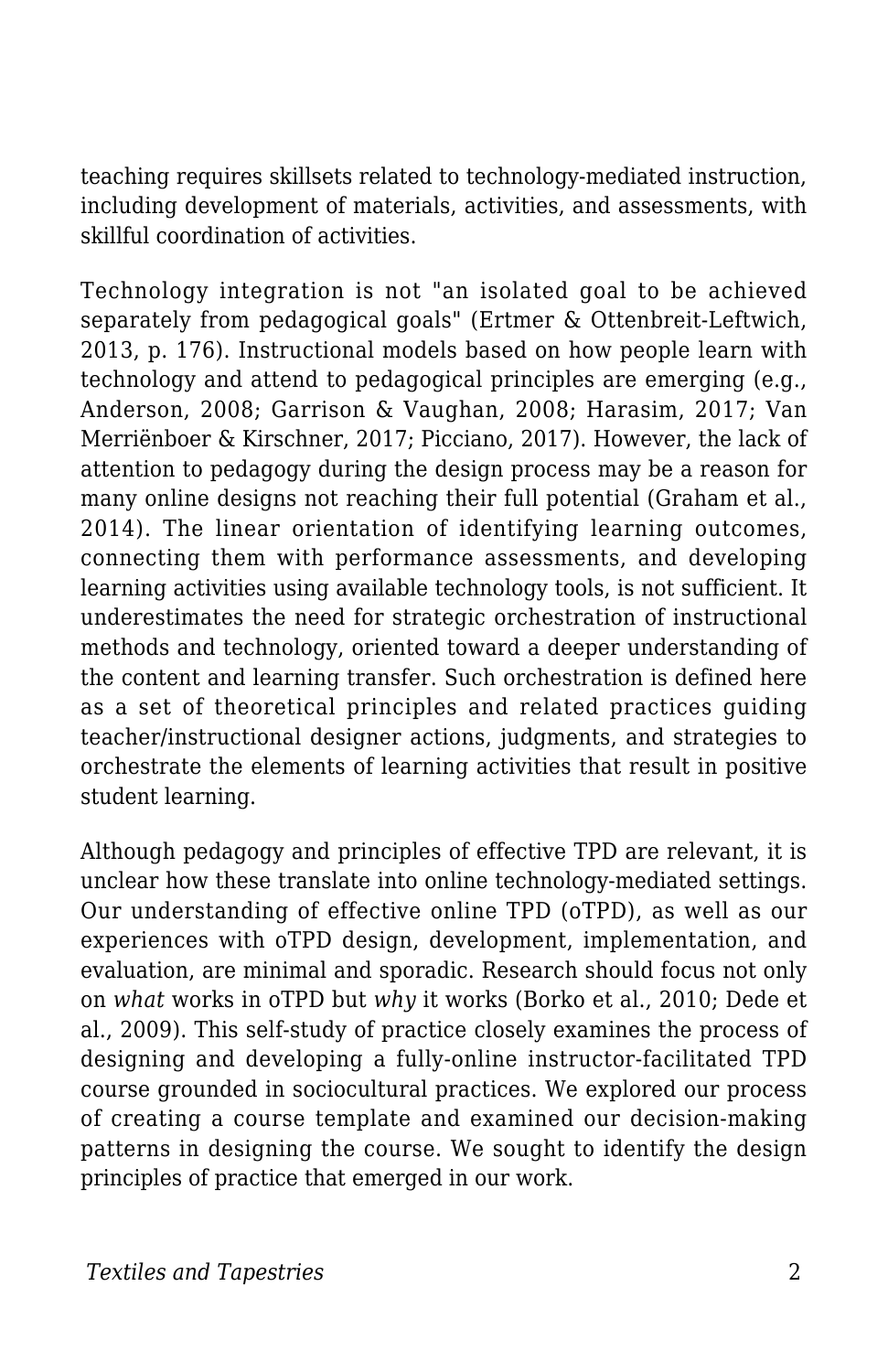# **Methodology**

The study was conducted during the design phase of a larger research project. Our project attended to principles of design-based research (McKenney & Reeves, 2018). Because of our orientation to developing assertions for action and understanding, we selected the S-STTEP (self-study of teaching and teacher education practices) methodology (LaBoskey, 2004; Pinnegar and Hamilton, 2009). Our self-initiated disciplined inquiry into our situated practice to improve practice allowed us to examine decision-making during template design. We attended to particulars of the design, considered the context of decisions, and retrospectively reviewed design processes identifying patterns. Our study was rooted in an ontological orientation grounded in our relationship to others, traced our rigorous and consistent dialogue and collaborative conversations with critical friends (Hamilton & Pinnegar, 2017).

#### **Participants and Data Sources**

Our team included a researcher/instructional designer, an instructional designer, and a teacher educator. The researcher/instructional designer, Bohdana, has a background in applied linguistics, experience in design, teaching, and research related to socio-culturally grounded TPD. The collaborating instructional designer brought experience in instructional design coupled with a K-12 teaching background. The teacher educator (Stefinee), an S-STTEP researcher, brought experience in designing curriculum and pedagogies representing sociocultural theory.

Data included nineteen recordings of collaborative conversations recordings, each lasting approximately one hour, including artifacts related to the developing template and course materials developed during the discussions. Bohdana analyzed the recorded collaborative meetings and related artifacts with Stefinee acting as a critical friend.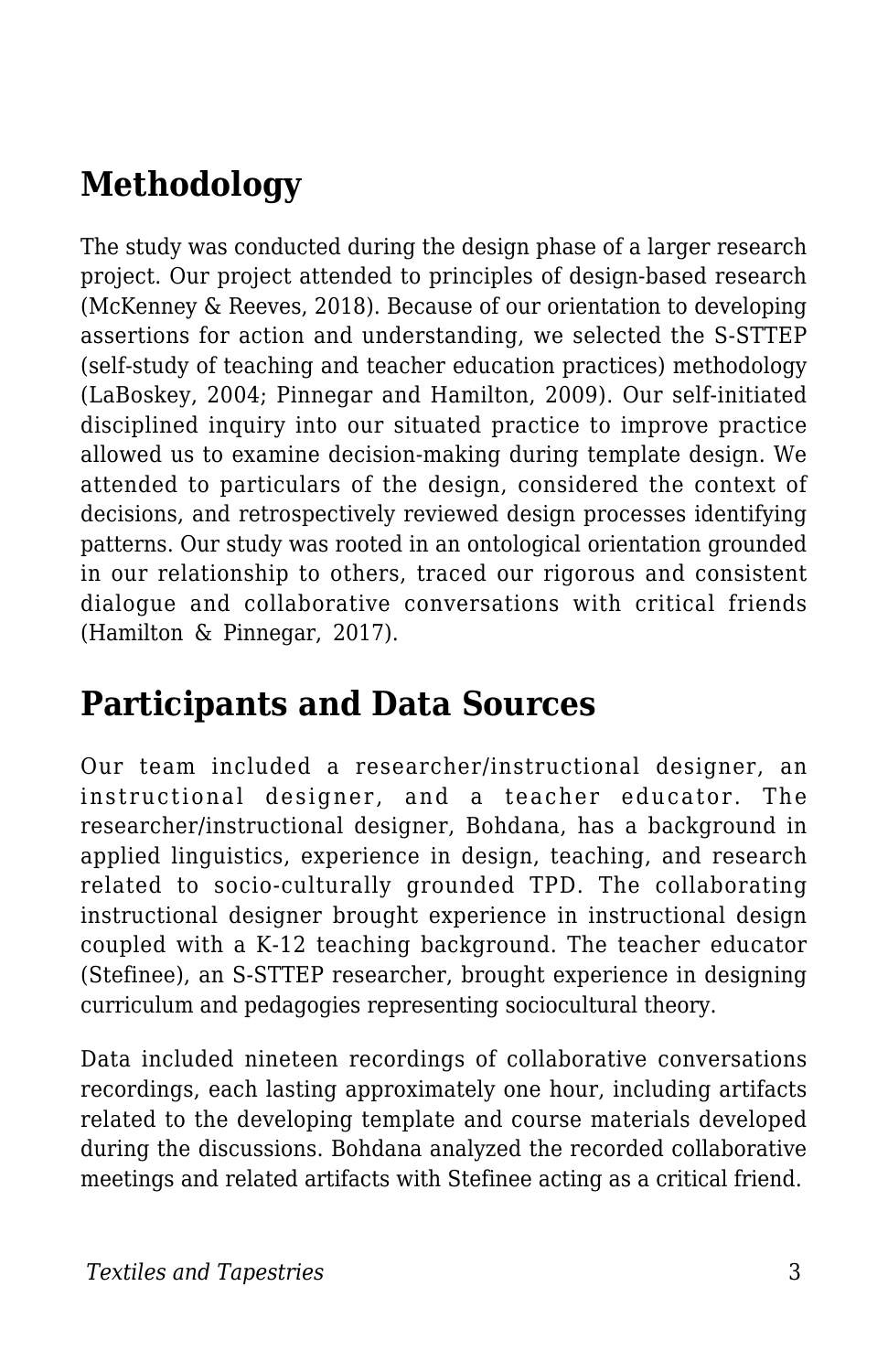### **Procedures and Data Analysis**

The analytic steps and processes, outlined sequentially, took place iteratively as data was continuously collected, analyzed, and interpreted and was part of the decision-making process. The analysis utilized two levels of continuous comparative techniques: (1) immediately after each meeting and (2) at the end of data collection. These recursive processes used from the onset of the study were practical and "enliven the research process and push toward the evolution of ideas to uncover possible insights and oversights… generat(ing) questions and point(ing) to new directions" (Pinnegar & Hamilton, 2009, p. 149), benefiting the process.

We met regularly for twelve months, collaboratively reviewing progressing course design. At the end of meetings, we explored solutions bringing them to the next conversation. Pivotal points were revisited during subsequent meetings. Collaborative conversations were recorded and transcribed shortly after meetings. Transcription accuracy was verified, and transcripts adjusted as needed. Raw data was organized into initial codes and conceptual categories through open coding (Corbin & Strauss, 2008). In reviewing the codes and categories, we recognized that initial coding was informed by both the data and our theoretical orientation, understanding, and values (Ryan & Bernard, 2003). We then decided to pursue two separate strands of inquiry: (1) understanding the elements and steps of the online TPD design process and (2) engage in S-STTEP to understand and improve practices revealed in the design process. Results of the first project are reported elsewhere (Allman & Leary, 2020). A discussion of the S-STTEP project is presented below.

Looking beyond initial codes and categories (Corbin & Strauss, 2008), the core phenomenon of aligning physical and pedagogical layers was identified, and additional themes, interrelationships, and patterns were explored. We employed critical reflection cycles focused on uncovering and making accessible our embodied knowledge, enabling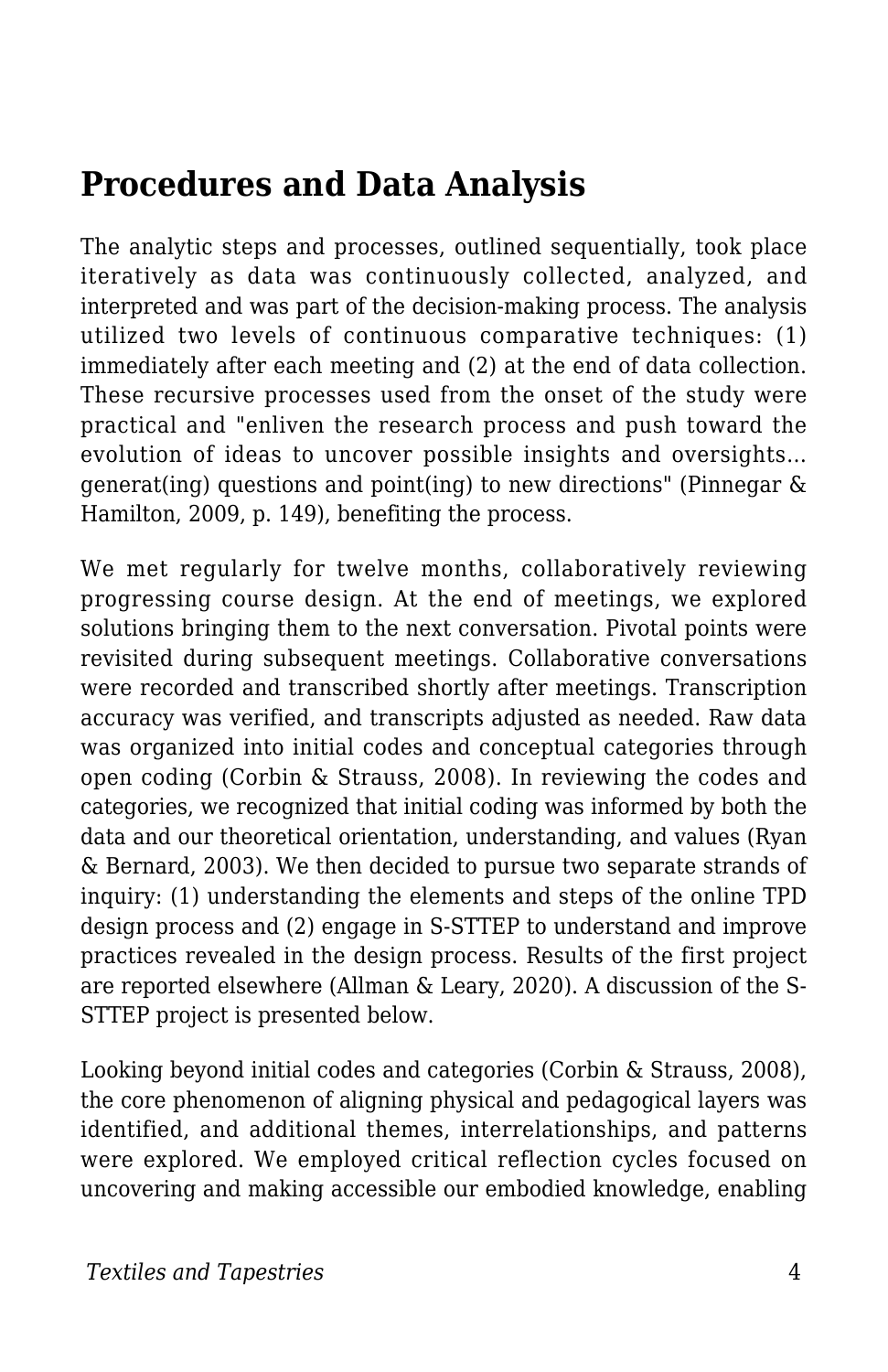articulation of patterns. We explored similarity and contiguity-based relationships, which improved the quality of our data analysis (Maxwell & Miller, 2012).

# **Trustworthiness**

Multiple investigators, member checks, and reflexivity supported our trustworthiness and increased credibility, dependability, and confirmability (Lincoln & Guba, 1985). We used audit trail, exemplarbased validation, and negative case analysis (LaBoskey, 2004). Attending to contiguity as well as similarity allowed us to guard against overgeneralizing and supported credibility of the findings (Maxwell & Miller, 2012).

### **Assertions for Understanding**

The core phenomenon of aligning pedagogy and technology emerged from our analysis of the design process. We organized our ideas as interconnected tensions (Berry, 2007). We wove a fabric of understanding from strands of contradictions, turning the strain and pull into something strong and valuable. Because of the varied perspectives and different design roles, unique patterns became evident. These provided necessary *taut* while our intense collaboration and mutual respect kept a proper *balance*. Upon carefully exploring the tensions, we recognized emerging solutions to our problems, allowing us to identify useful processes and guiding principles.

Assertions for understanding from our self-study of design practice are presented as three strands of tensions: (1) delivery vs. pedagogy, (2) content-driven vs. participatory, and (3) theory vs. practice. The following excerpt from collaborative conversation 4 is an excellent example of all three tensions present, proposing a potential approach: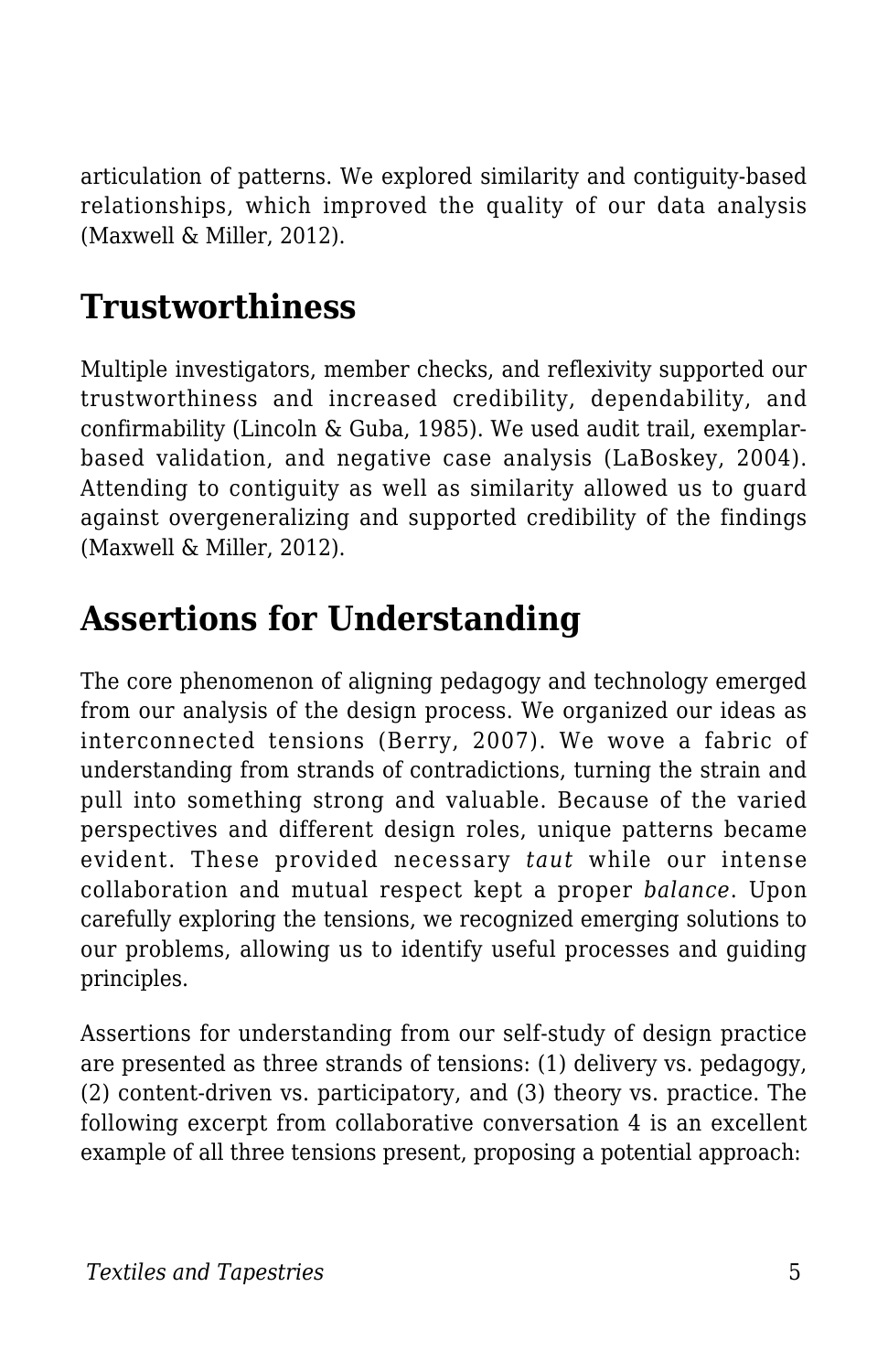Stefinee: What I think you do is you articulate your understanding, like based in the research, on Vygotsky's notion of sociocultural teaching. Then you look at the constraints and affordances that are offered by online instruction... And then you talk about your design as the way in which you meet those affordances and the ways in which you enhance it…. You take those constraints, and you say, 'So these are constraints, and they're not tenable. What do we do to overcome those constraints in ways that mirror sociocultural theory rather than traditional direct instruction practice?' Although direct instruction can be a part of it…

Tonya: Something like here's a traditional discussion board or a traditional prompt (that) is used all the time... Post once, reply twice… But look at what's happening in that and then say, 'Is it applying to sociocultural theory? Or, is there a way that we can use the discussion boards and use those tools better in our online courses?'

Bohdana: Like, you're not creating deeper thinking and meaningful experiences…

Tonya: Yeah. And these are the things that we're missing. Is there a way we could still use this technology but enrich it?

Each tension present in this illustration is discussed in detail below.

#### **Tension #1: Presentation vs. Pedagogy**

Throughout our collaboration, we noticed the constant interaction between focusing on technology use or pedagogy. The focus between attention to technology or pedagogy shifted within an individual's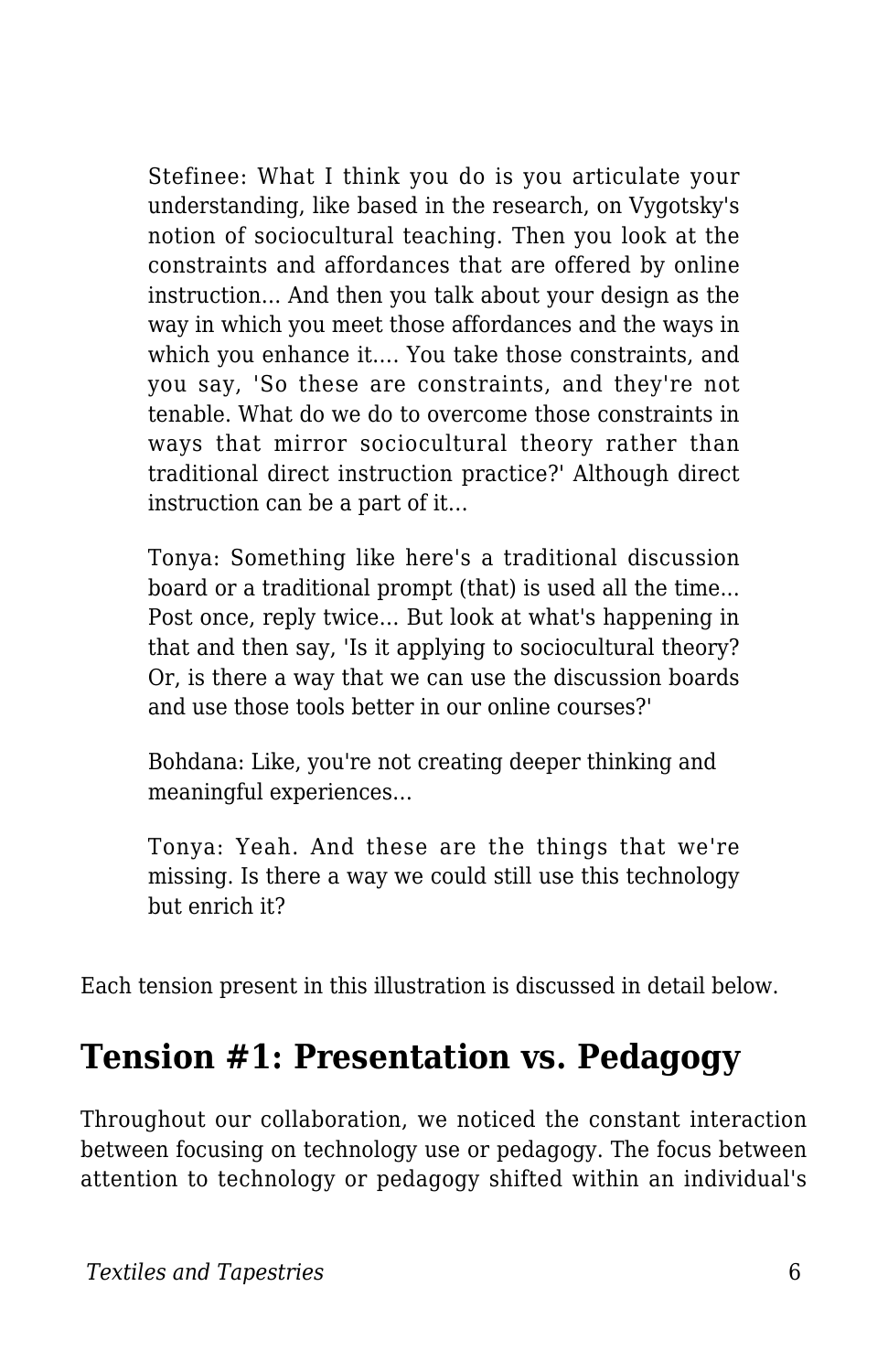comments, depending on the role assumed from moment to moment. For example, Tonya's comment about using the discussion board better is an example of the linking of technology and pedagogy. Instructional design roles required our attention to the presentation and delivery of instruction through technology using technology tools and driven by issues of cost and access (Graham et al., 2014). On the other hand, the teacher educator roles required our attention to the underlying pedagogical structures and related methods and strategies as effective TPD entails modeling, experiencing, and practicing effective pedagogy (e.g., Darling-Hammond et al., 2017; Wiggins & McTighe, 2005).

# **Alignment of Pedagogy with Technology**

In examining the tension between presentation and pedagogy, we recognized these seemingly disparate areas of focus exemplified two layers of design that need to be aligned. The physical layer with surface features of presentation and instructional delivery is related to access and cost issues – a priority for instructional designers. The underlying pedagogical layer, represented by structures and strategies and focused on supporting learning and reaching outcomes, is critical for teacher educators. To optimize instruction, the pedagogical layer, including careful attention to learners' needs, must be aligned with affordances of the technological layer (Antonenko et al., 2017; Bower, 2008; Graham et al., 2014).

# **Tension #2: Content-Focused vs. Participatory**

The tension of favoring either content-focused or participatory models enabled our recognition of the issues we faced in moving toward reconciling these conflicts. Instructional design and teacher education reside within educational psychology, but each takes a different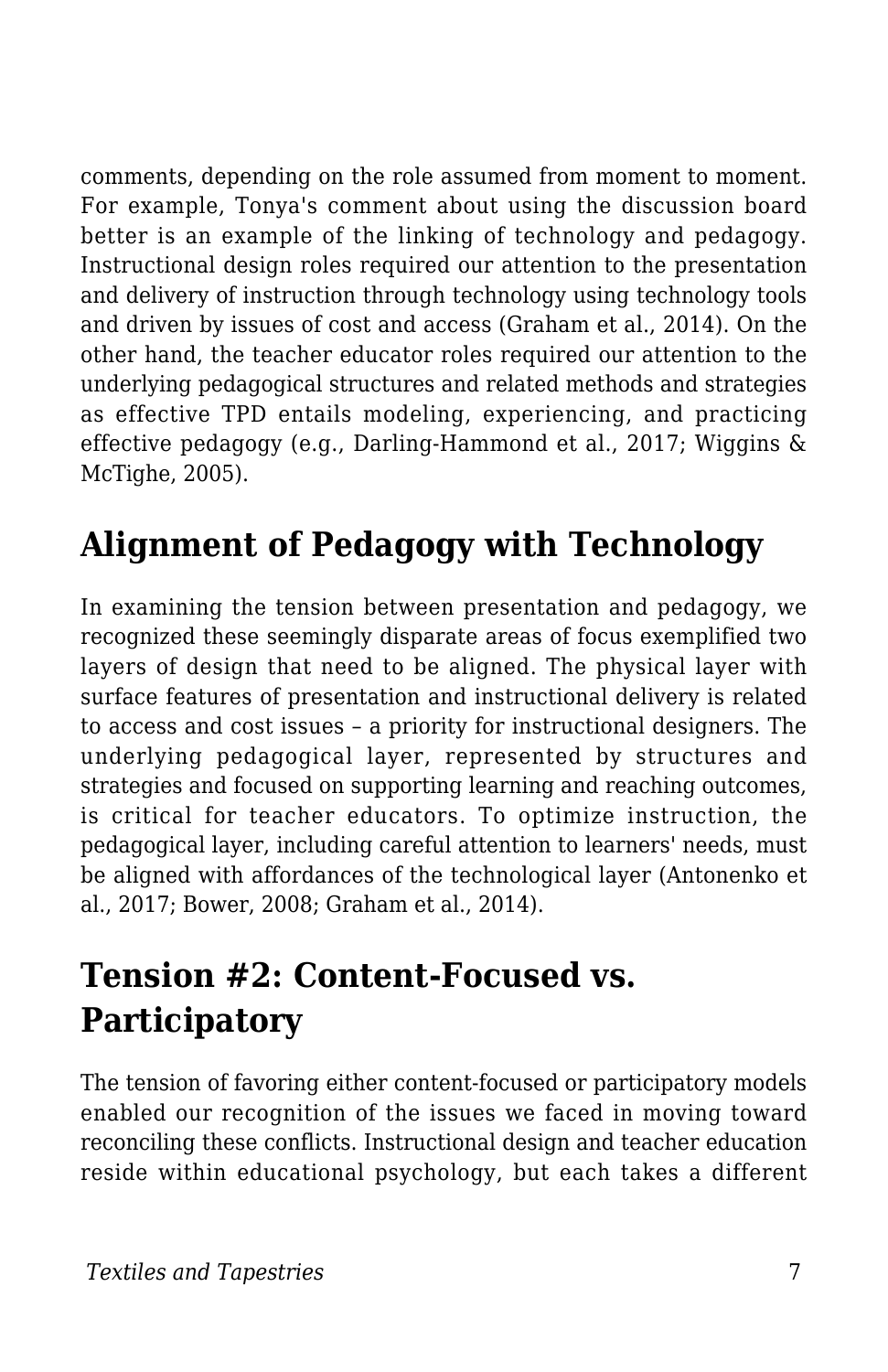orientation to learning which then influences the choice of instructional theories and differences in approaches to instructional design. In the discussion of our online TPD design, we indicated that instructional design experts tend to choose content-focused independent study online models with controlled interactions. Their model choices are likely to be aligned with a social learning theory framework (Bandura & Walters, 1977), acknowledging that learning is social and occurs in cycles of action, focusing on individual learning and the use of rewards, repetition, and modeling as the fundamental ways to promote learning. Some models are centered in social constructivism and recognize valuable principles of communities of practice (e.g., Anderson, 2008; Garrison & Vaughan, 2008; Harasim, 2017). However, instructional designers typically develop course activities that conceptualize the learner as working in isolation, moving toward pre-determined and discrete learning outcomes, and activities are set in place generally without space for adjustment. The learner produces, and the teacher evaluates.

Teacher educators ground their instruction within participatory frameworks, where knowledge emerges through collaborative interaction in learning activities supported by modeling and scaffolding and coaching from more experienced others. Learning activities begin by capitalizing on background knowledge and experiences before new content is brought in.

Learners make deep connections through interaction and extend learning through collaboration in producing artifacts that represent their learning, requiring frequent adjustment. In this case, there is an orchestration of content and activities, with a certain level of flexibility in order for the instructor to adjust and guide learners toward intended outcomes (Dalton & Tharp, 2002; Darling-Hammond et al., 2017; Vygotsky, 1978).

While multiple theories might be used to bring about creative and conceptually sound solutions sensitive to learning contexts, designers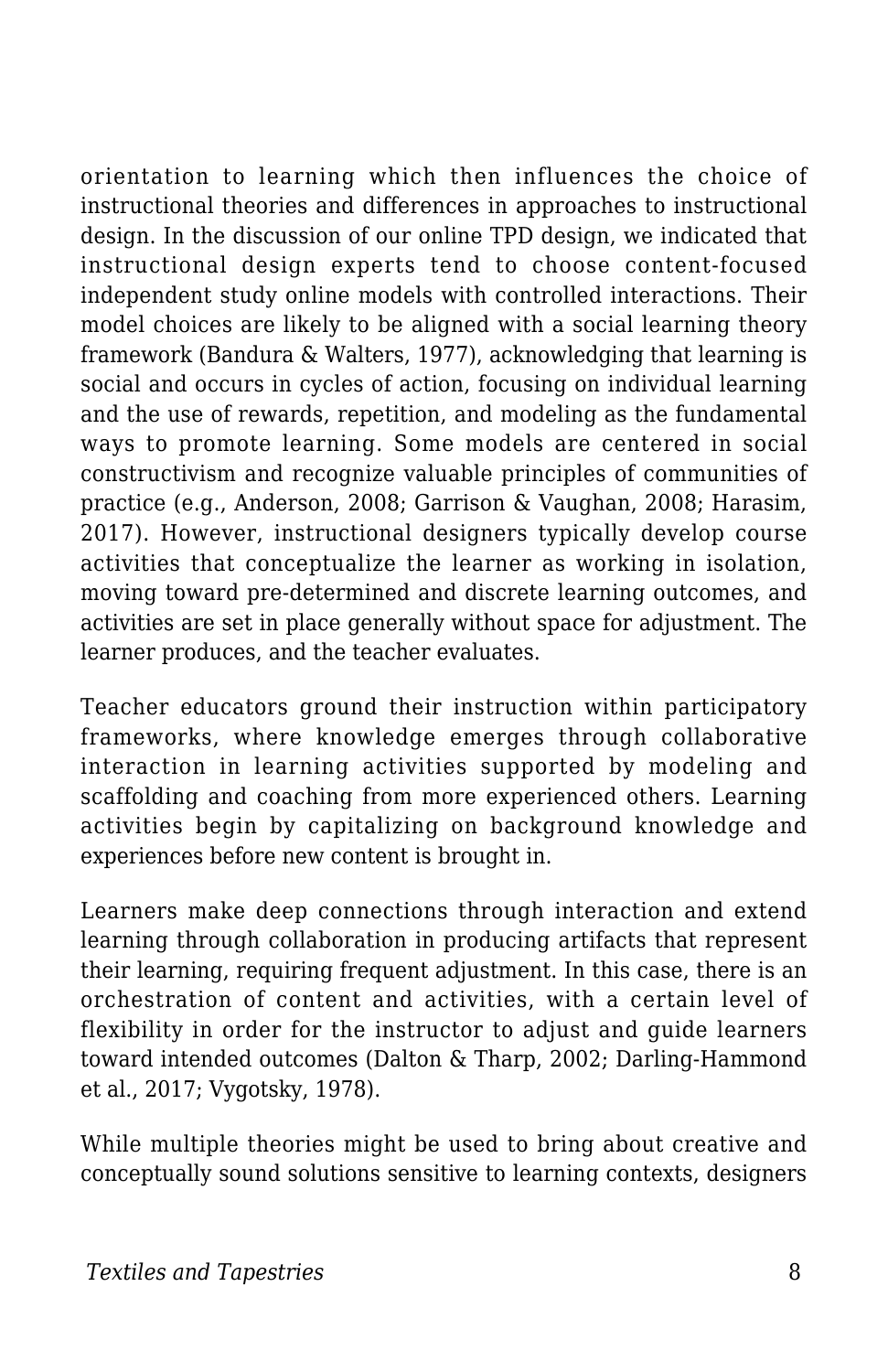must choose theories congruent with design specifications and requirements, carefully examine underlying theoretical assumptions and possible implications, and apply them in flexible yet coherent ways (Yanchar & Gabbitas, 2011). We identified two ways that helped us bring together the two theoretically contrasting models of instruction: identifying core attributes and specifying fixed and flexible element within the design.

# **Identifying Core Attributes**

An essential step for aligning pedagogy and technology is identifying a set of core attributes in the pedagogical layer that would lead to desired outcomes (Graham et al., 2014). In our design, the choice of core attributes was guided by best TPD practices. Figure 1 shows the proposed alignment of the physical and pedagogical layers with their associated core attributes revealed in our conversations.

#### **Figure 1**

*Identified Core Attributes of the Course Design Layers and their Proposed Alignment*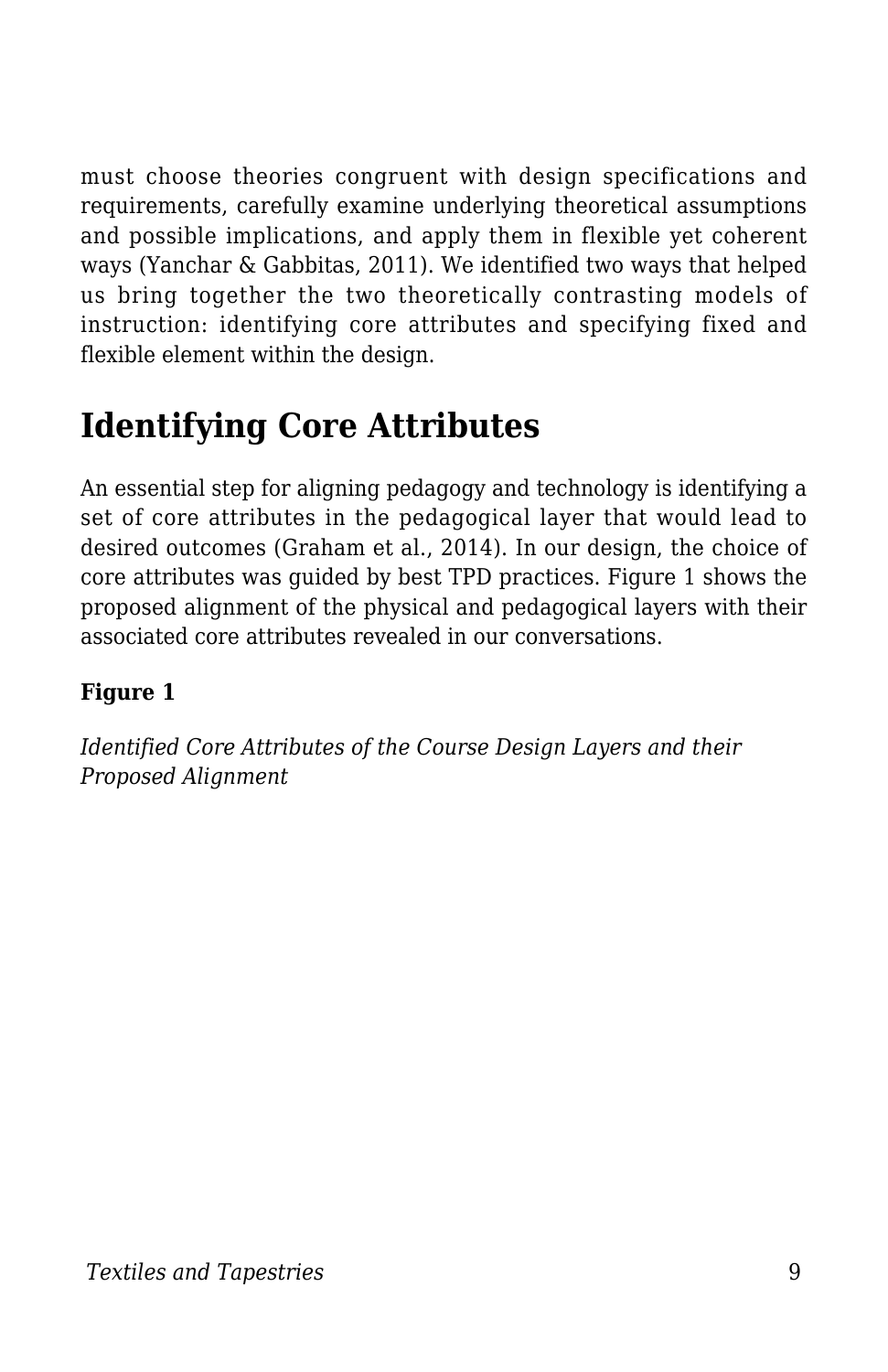

In order to reach our overall TPD aims of changing teachers' beliefs, attitudes, knowledge, and classroom practices, the courses need to be grounded in sociocultural theory with learner-centered, dialogic, and inquiry-based instruction and design encouraging active collaborative participation, supports a variety of quality interactions with content, peers, and instructor, models effective practices, promotes theory-topractice connection, and fosters deep engagement through reflection. Notice, in Figure 1, the physical layer focused on presentation and delivery is without preset attributes, being determined on a task level during the alignment process explained below.

# **Fixed and Fluid Design Elements**

Another way we were able to bring together the content-driven and participatory instructional models was to keep some elements of learning experiences fixed (design-based) and allow other elements to become fluid (instruction-based). Teachers cannot be continually present to each student. Therefore in the moment of interaction with a student, they must be completely present (Rodgers & Raider-Roth,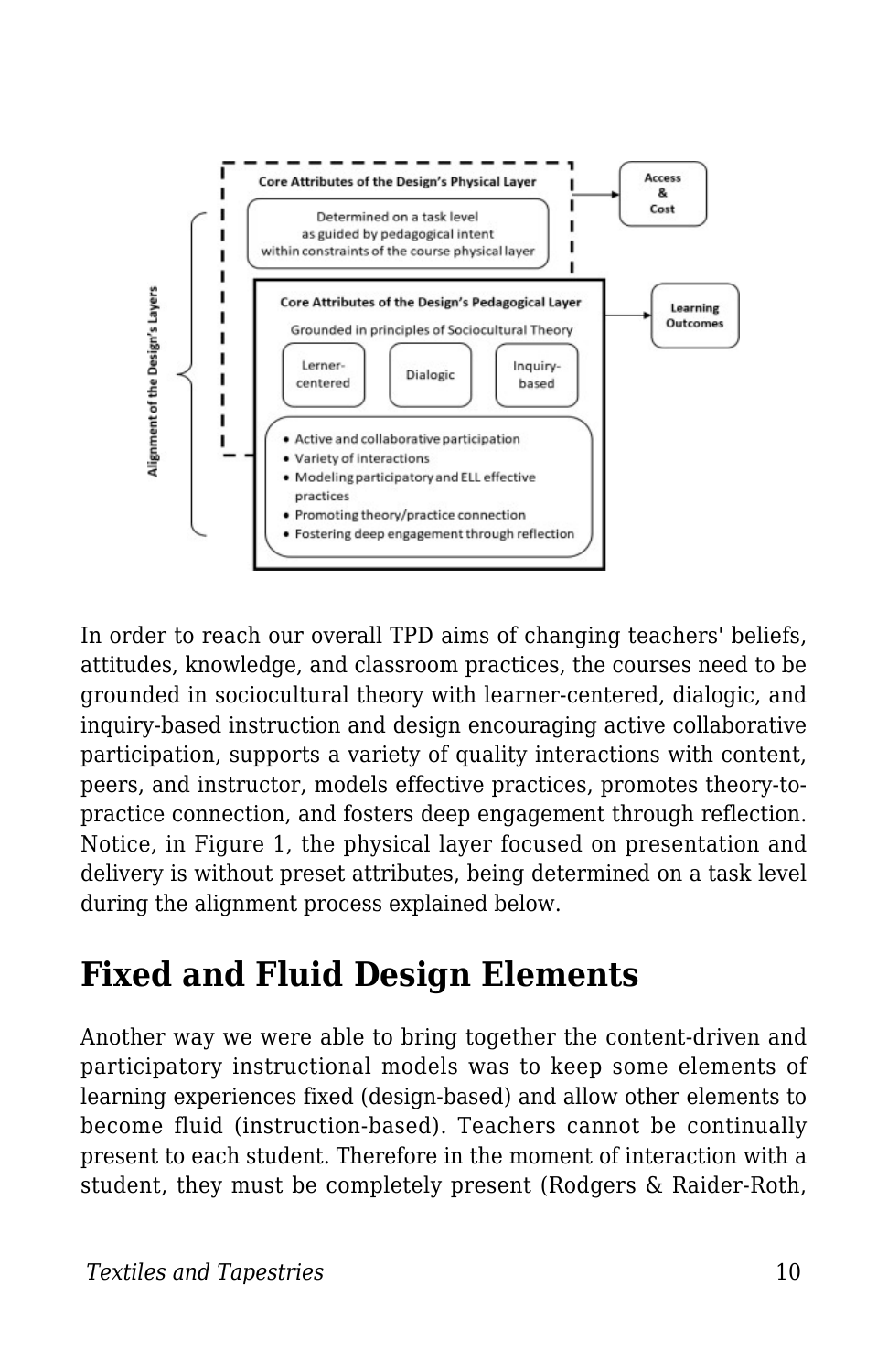2006). Intentionally identifying fixed and fluid design elements ensures such presence. Providing fluid elements in strategic places enables facilitators to adjust instruction as necessary to attend to the needs of individual learners as well as group learning needs, adjust the trajectory of the interactions, push through to overcome barriers, move the negotiation of understanding to next levels, and ultimately enhance the learning experience.

Emergence of this understanding is evidenced in the following exchange from collaborative conversation 16:

Stefinee: A liminal space is like a boundary and it's like you're not really one thing, and you're not another… and you've created this liminal space so you've done quite this straightforward school independent work, and then you've brought them and you've had them co-construct something, still very safe, and then right here you have this liminal space where you have opportunity for the more capable other to interject themselves… and so even though this is a small space, it's a large space, because what if I, as the facilitator, come in and this group has got it completely wrong… I'm gonna be really disruptive in that space, but if I come in and oh, these guys are really on track… in that space, we also want to teach our facilitators how to compliment the things that are right. Because how many times have you written a paper and it comes back red and you fix it and then you just get more red because the teacher didn't say to you, "I love this part, it's working exactly the way it should, and I'm having you redo this part."

Bohdana: …rather than just corrections.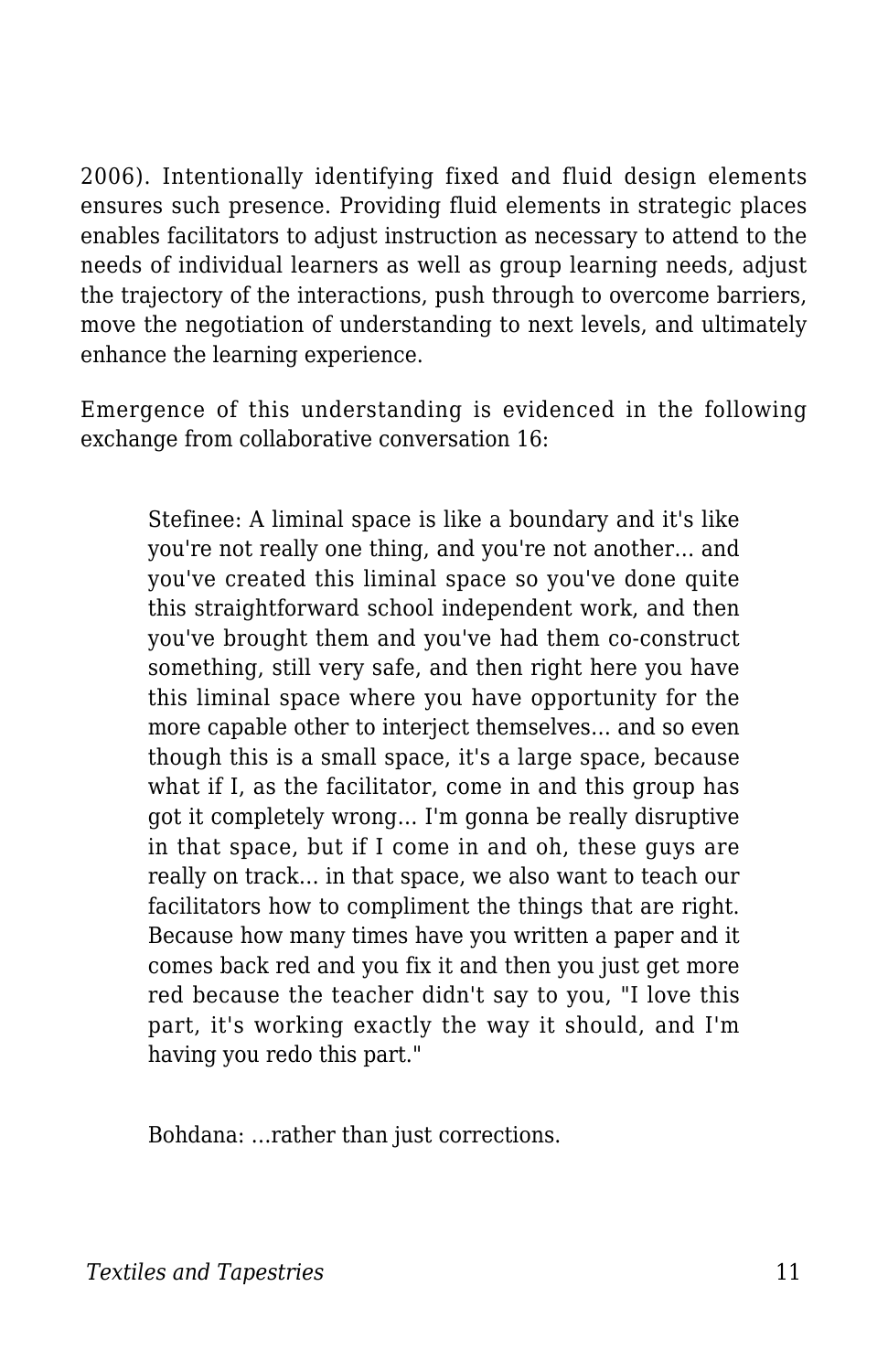Stefinee: And there also has to be this "this is what you're doing right" in that liminal space, so you're continuing to push them to do what you want, but you're disrupting if they're going off track. So, that's one of the things, and you represented it, that it was there, but I think we just need to be…

Bohdana: …be more open about it.

Stefinee: Yes, because it could be a really big space, right, but it's not.

Tonya: But the nice thing is that the teacher can really prepare for that if she's following along on their individual and group work. She shouldn't be in shock. She shouldn't get in there and be like, "Wow, they're way off, now I'm going to redirect them!" She would know, "I'm probably going to redirect in these areas, and I really already like these things they've talked about." And she can know and play off of…

Bohdana: But it really has two functions, or possibly three. One is to gather information about the students, about their background knowledge and possibly connect it throughout the instruction; second, whether they're on track or not; and third, assessment purposes and push them.

Stefinee: Yes, also to push so their products are better. Right, so that space, you know, this is one of the unique things we're doing and it's not that people aren't doing it all the time online, they're just not talking about it in that way. Right, they're not talking about that as an instructional space, as a pedagogical space.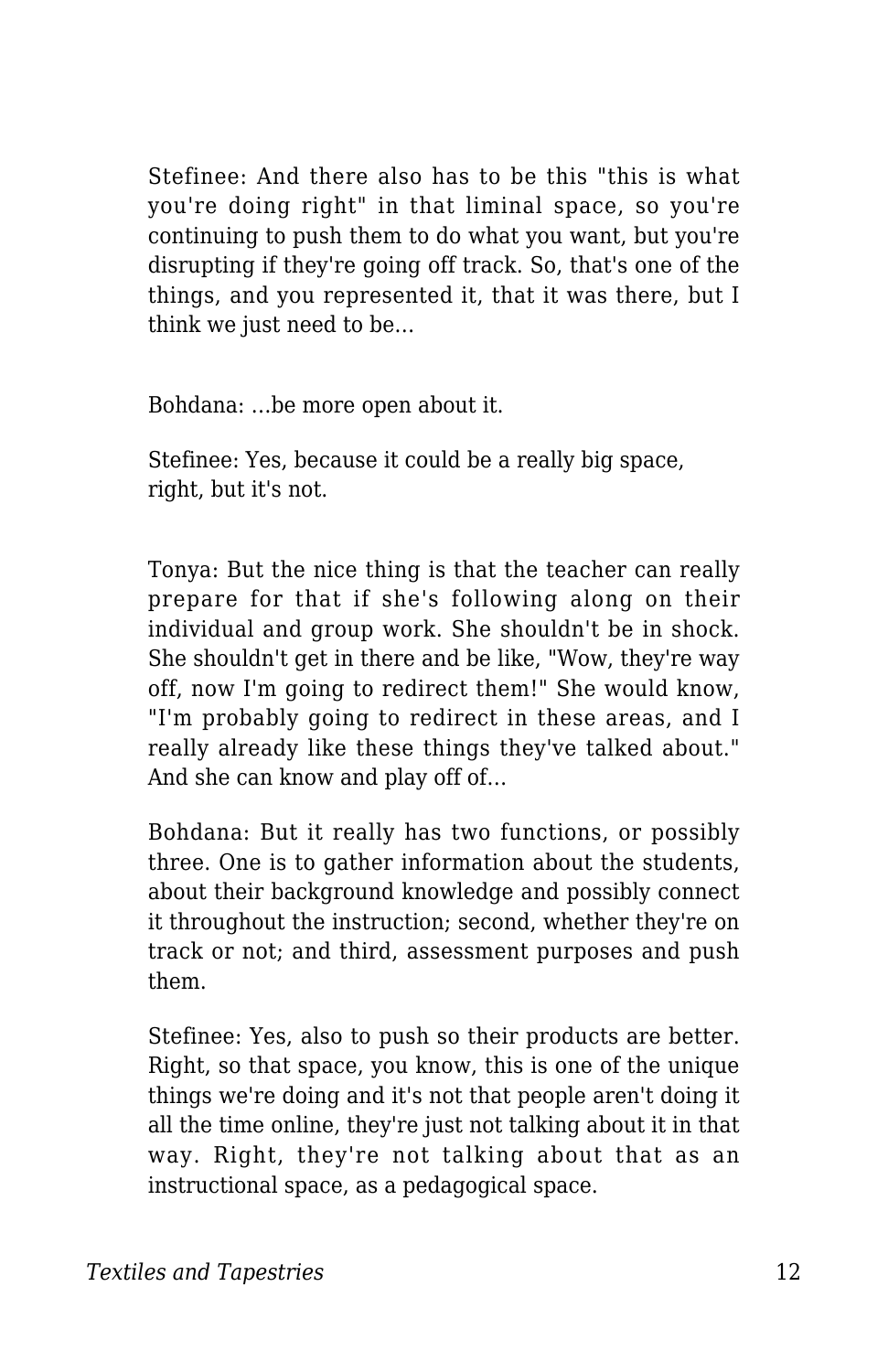#### **Tension #3: Theory vs. Practice**

The ongoing tension between theory and practice surfaced in our discussions. It brought together all threads, helped us recognize commonalities in incommensurable views, and directed us toward particular solutions. An excerpt from collaborative conversation 21 illustrates this:

Stefinee: This conception… that there's nothing more practical than a good theory, and there's nothing more theoretical than a good practice. But what happens is in the middle – the way in which these bump against each other, just like you said, is in an experience… So, the tension between theory and practice shows up…

Bohdana: … in experience.

Stefinee: In experience and creates a space, do you see what I mean?... So, as you're working to create this online course, then there's the theory of adult learning and the theory of online design.

Bohdana: All these theories that you need to inspect… in different ways. But it's the experience that defines what the elements are going to be.

Stefinee: It's the experience that makes that tension show up.

When tension between theory and practice emerges in experience, it creates a space for negotiating contextualized solutions. This understanding led us to bring theory and practice together in an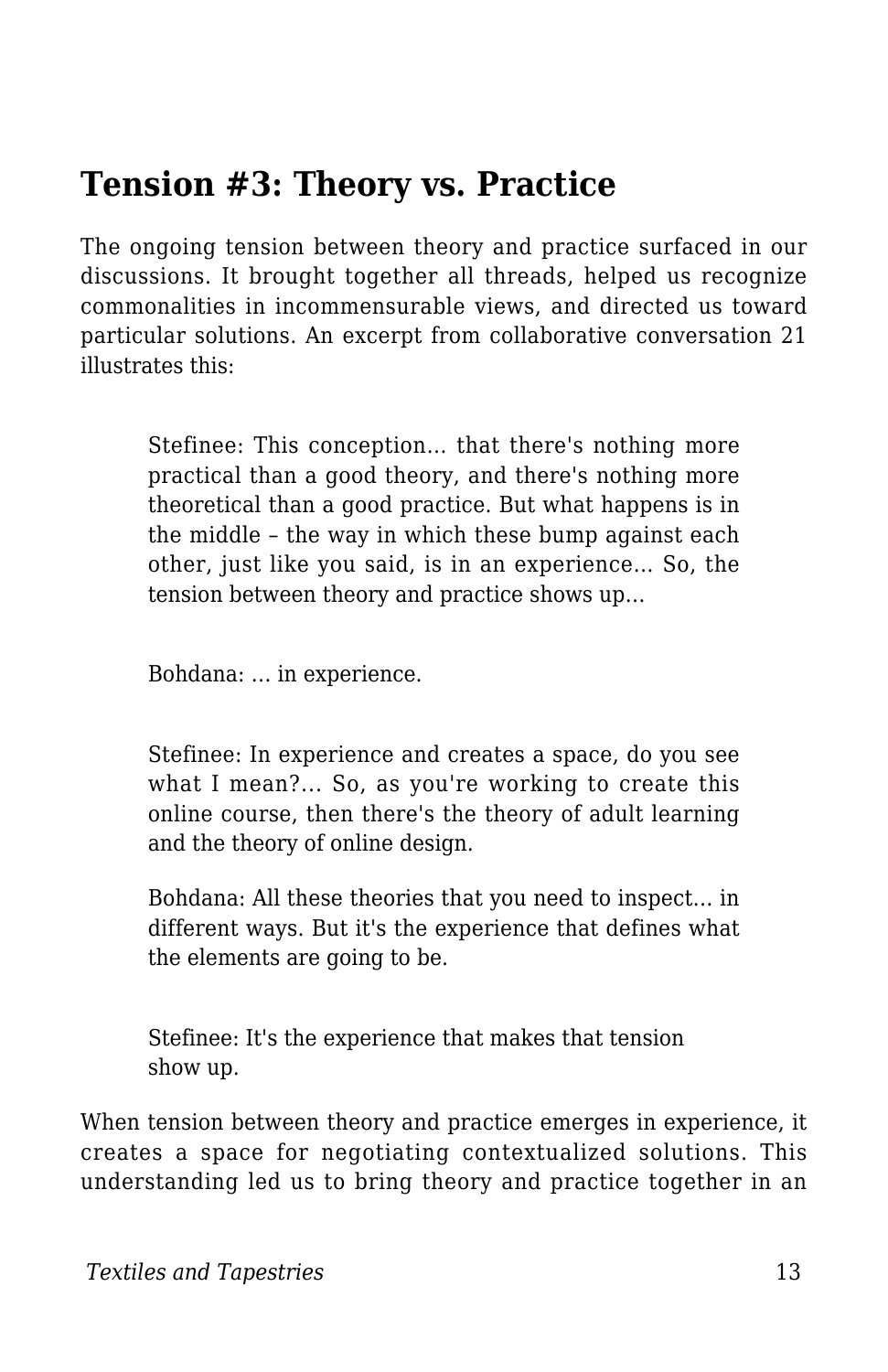iterative process, moving from theory to practice and back, focusing on specific learning tasks with the purposeful alignment of technology and pedagogy.

# **Pedagogical Intent**

Through our analysis, we uncovered a conceptual pattern fundamental to our work and a driving concept guiding the alignment of pedagogy and technology. We call it *pedagogical intent* and defined it as careful consideration of how intended learning experiences emerge in a specific learning task through making strategic choices to facilitate learning, which in turn guides an intentional selection of content, activities, and tools. In our work, we continually asked as we aligned pedagogy with available technology: (A) What is the pedagogical intent for the learning experience/event and associated tasks? (B) How could related pedagogical needs and technological resources be optimized? This process is made visible in Figure 2.

#### **Figure 2**

*A Visual Representation of the Process of Alignment of Pedagogy with Technology*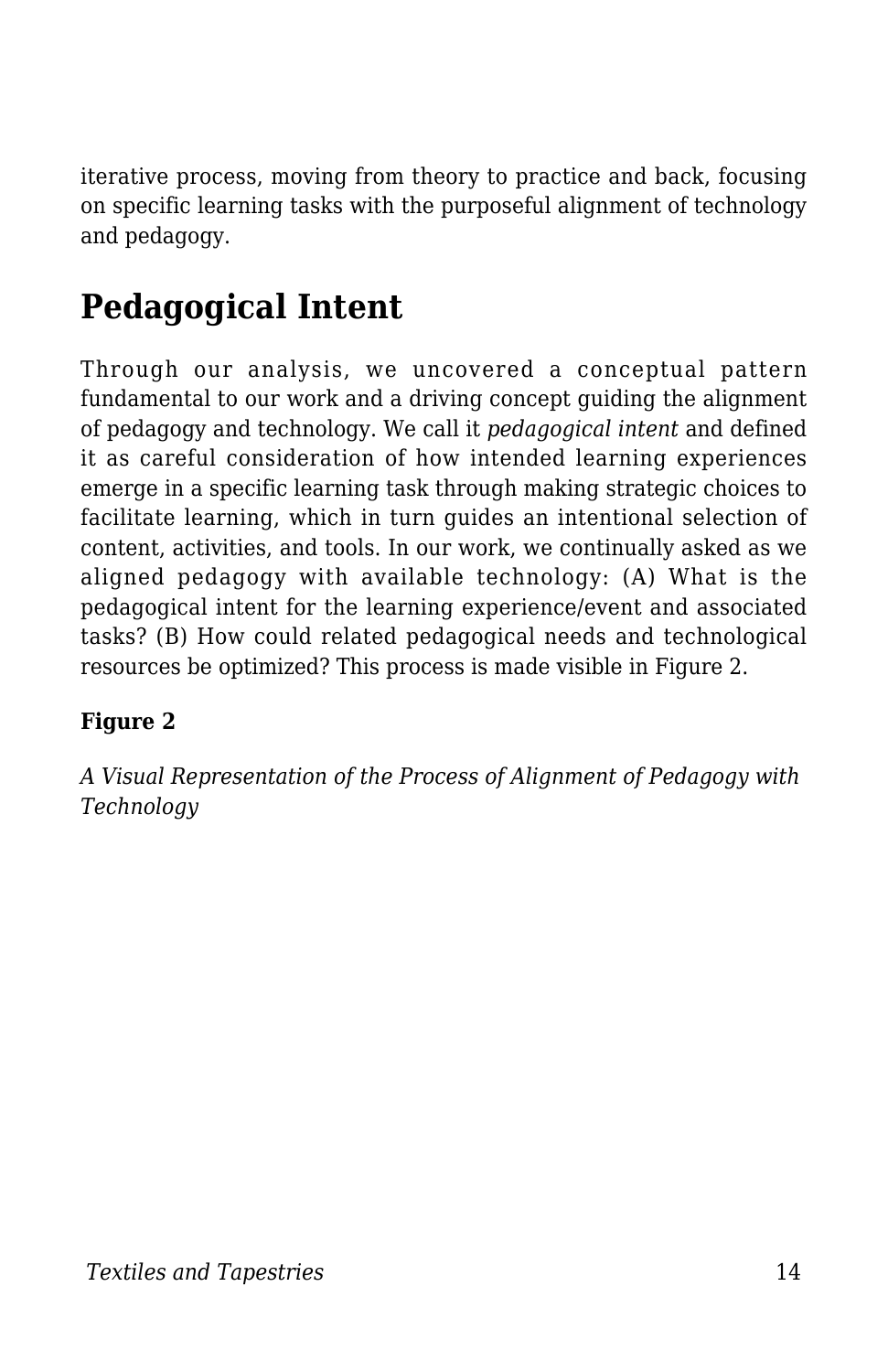

Steps 1 through 4 represent attending to pedagogical intent (question A), always centered around a learning experience/event (1). Initially, the core components of the task are examined: learner's needs, the context, anticipated response, and the needs of the teacher (2). Next, the core methods are considered, which, in our context, included a variety of interactions, active collaboration, and promotion of dialogue (3). Then the core strategies and ways they support learning are scrutinized (4). Notice the connection of the core methods and strategies with core attributes of the pedagogical layer identified earlier. Steps 5 through 8 represent the attention to optimizing technological resources as guided by pedagogical needs (question B). Technology tools utilized in instruction should enhance the pedagogical purposes of the event and should be intentionally selected based on availability, affordances, and pedagogical purposes (5). The process examines how tasks using the selected tool emerge as a learning experience for a learner in online modality through a reexamination of learners' and instructor's needs, context, and anticipated response (6). Then we reexamine whether the tool successfully supports the use of selected core methods (7) and core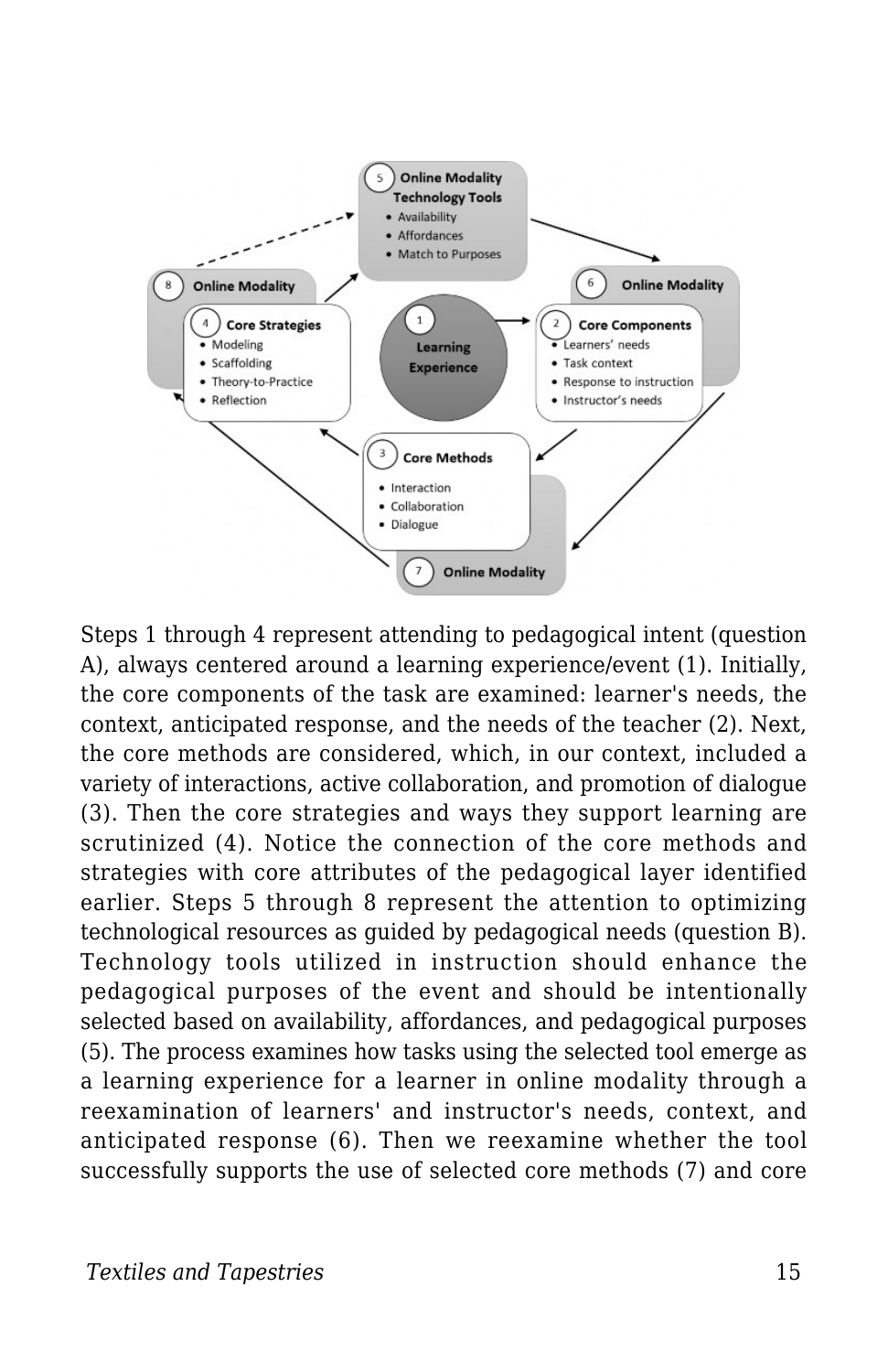strategies (8), which can be adjusted to meet the desired pedagogical purposes identified earlier. Additional cycles of steps 5 through 8 can occur until a satisfactory alignment of the technology with pedagogical intent is reached. In designing a series of learning activities or a specific one, strategic choices of content, activities, and tools can be made through careful attention to the pedagogical intent in the immediate task as well as consideration of the overall goals of the course.

# **Conclusion**

Several assertions for understanding emerged from this self-study, allowing us to make sense of tensions present in our collaborative efforts, identify patterns in our practice, and propose principles and processes to improve our practice. First, recognizing the tension between a focus on presentation and a focus on pedagogy helped us conceptualize the design process as an alignment of key layers. According to Graham and colleagues (2014), attending to specific issues of presentation as well pedagogy is critical when we design and develop technology-mediated instruction. Our analysis suggests that the process of alignment of pedagogical and technological layers is possible, feasible, and possibly beneficial in increasing the quality and effectiveness of the online course instructional design. Indeed, it seems the attention to the underlying pedagogical principles and careful application of content and context-dependent practices (methods and strategies), not merely the use of innovative technological tools, make effective instruction and learning online possible. When used for and matched to clear pedagogical goals, various technology tools can be effectively employed to improve instruction in face-to-face, blended, or online modality.

Our analysis also implied that successful alignment of pedagogy and technology could be supported by identifying core attributes within the pedagogical design layer and by purposefully identifying certain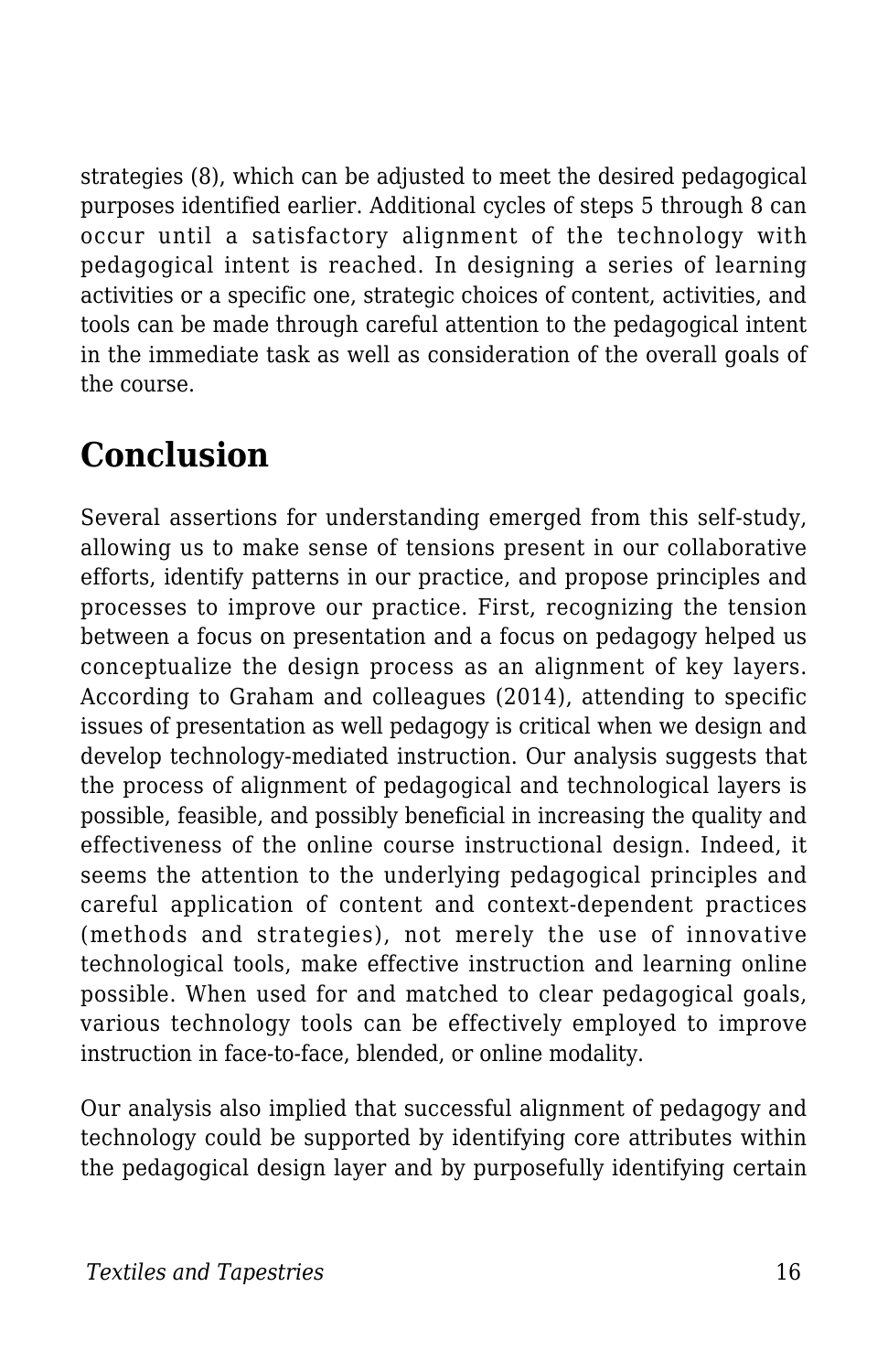instructional elements as fixed or fluid. Identifying core attributes helps designers examine underlying theoretical principles that bring about particular learning experiences leading to desired learning outcomes, potentially resulting in original, contextually- sensitive, and conceptually sound designs. By purposefully recognizing certain instructional elements as fixed (design-based) and other elements as fluid (instruction-based), designers can take advantage of unique affordances provided by technology, strategically plan for instances where facilitators can attend to learners, adjust instruction as necessary, and enhance the overall learning experience.

Finally, our analysis led us to identify pedagogical intent as a potentially valuable guiding principle enabling instructional designers to align elements of the physical and pedagogical layers while attending to pedagogical purposes during design and development of online learning experiences. This increased attention to underlying pedagogy and alignment of pedagogy with affordances of available technological tools has the potential to increase the instructional quality and effectiveness of online course designs (Graham et al., 2014). It is also possible that designers who attend to the underlying pedagogy will engage in a more purposeful design of meaningful online collaborative and participatory learning experiences (Harasim, 2017; Hrastinski, 2009), which may be essential for development of effective online TPD. The notion of pedagogical intent, as well as the process of alignment of pedagogy with technology, contributes to our understanding of *why* specific oTPD designs may be more effective than others (Borko et al., 2010; Dede et al., 2009).

Using S-STEP methodology offered a powerful means of collaborative inquiry into our situated practice with the aim to improve that practice. The methodology of self-study allowed us

to not only engage as critical friends in a dialogue generating the data but also in a dialogue about the data, the analysis, and the interpretation attending systematically to the context of knowledge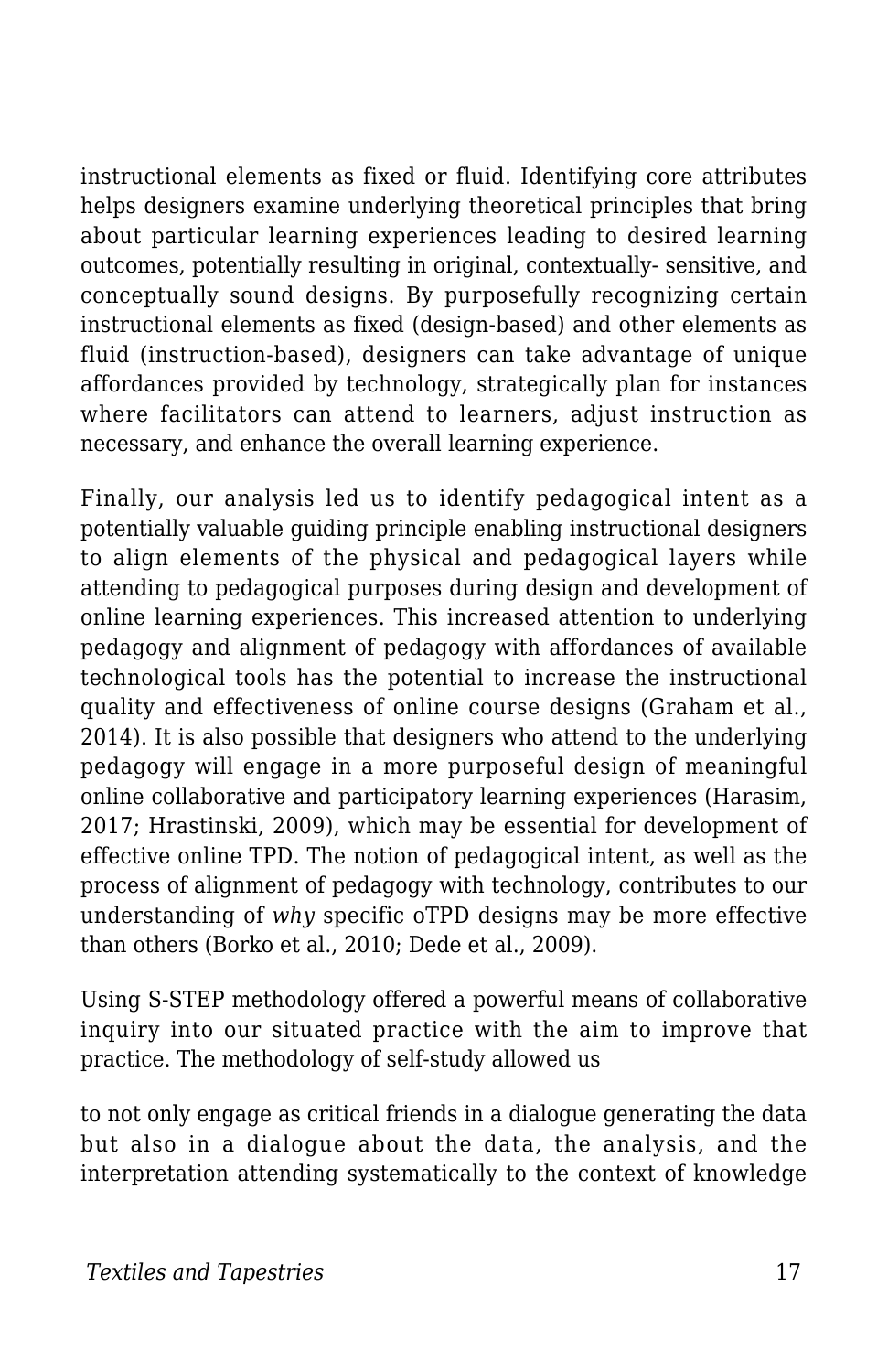construction and the effect our knowledge and embodied practices have on the research process itself. This study is limited in scope as the context of each course design is highly specific. Processes that are applicable in one context may not apply or transfer to another course design context. Future work may seek to analyze the process of aligning design layers during the design of other online courses and explore the efficacy of pedagogical intent in guiding the design process in other contexts.

# **References**

Allman, B. & Leary, H. (2020). Pedagogical intent: Aligning pedagogy with technology in online course design. [Manuscript submitted for publication]. Instructional Psychology & Technology, Brigham Young University.

Anderson, T. (2008). Toward a theory of online learning. In T. Anderson & F. Elloumi (Eds.), *Theory and practice of online learning* (2nd ed., pp. 45–74). Athabasca University. Retrieved from http://cde.athabascau.ca/online\_book/

Antonenko, P. D., Dawson, K., & Sahay, S. (2017). A framework for aligning needs, abilities and affordances to inform design and practice of educational technologies. *British Journal of Educational Technology*, *48*(4), 916-927.

Bandura, A., & Walters, R. H. (1977). *Social learning theory* (Vol. 1). Prentice-Hall.

Berry, A. (2007). *Tensions in teaching about teaching: Understanding practice as a teacher educator* (Vol. 5). Springer Science & Business Media.

Borko, H., Jacobs, J., & Koellner, K. (2010). Contemporary approaches to teacher professional development. *International encyclopedia of*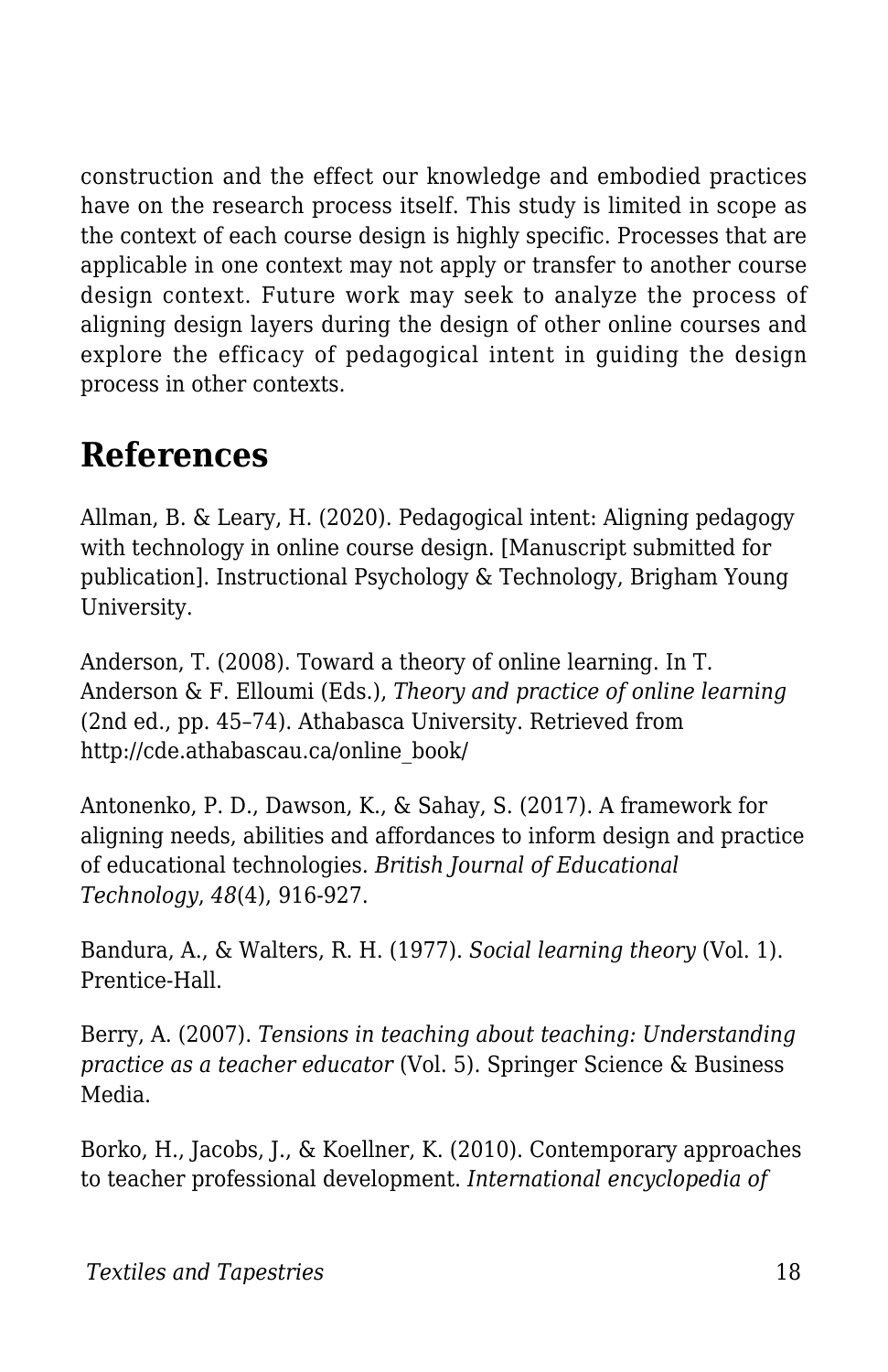*education*, *7*(2), 548-556.

Bower, M. (2008). Affordance analysis – matching learning tasks with learning technologies. Educational Media International, 45(1), 3–15. https://doi.org/10.1080/09523980701847115

Corbin, J., & Strauss, A. (2008). *Basics of qualitative research: Techniques and procedures for developing grounded theory* (3rd ed.). SAGE Publications.

Dalton, S. S., & Tharp, R. G. (2002). Standards for pedagogy: research, theory and practice. In G. Wells & G. Claxton (Eds.), *Learning for life in the 21st century: Sociocultural perspectives on the future of education* (pp. 181–194). Blackwell Publishers. https://doi.org/10.1002/9780470753545.ch14

Darling-Hammond, L., Hyler, M., & Gardner, M. (2017). *Effective teacher professional development*.

Dede, C., Ketelhut, D., Whitehouse, P., Breit, L., & McCloskey, E. M. (2009). A research agenda for online teacher professional development. *Journal of Teacher Education*, *60*(1), 8–19. https://doi.org/10.1177/0022487108327554

Desimone, L. M. (2009). Improving impact studies of teachers' professional development: Toward better conceptualizations and measures. *Educational Researcher*, *38*(3), 181– 199. https://doi.org/10.3102/0013189X08331140

Ertmer, P. A., & Ottenbreit-Leftwich, A. (2013). Removing obstacles to the pedagogical changes required by Jonassen's vision of authentic technology-enabled learning. *Computers and Education*, *64*, 175–182. https://doi.org/10.1016/j.compedu.2012.10.008

Garrison, D. R., & Vaughan, N. D. (2008). *Blended learning in higher education: Framework, principles and guidelines*. Wiley & Sons.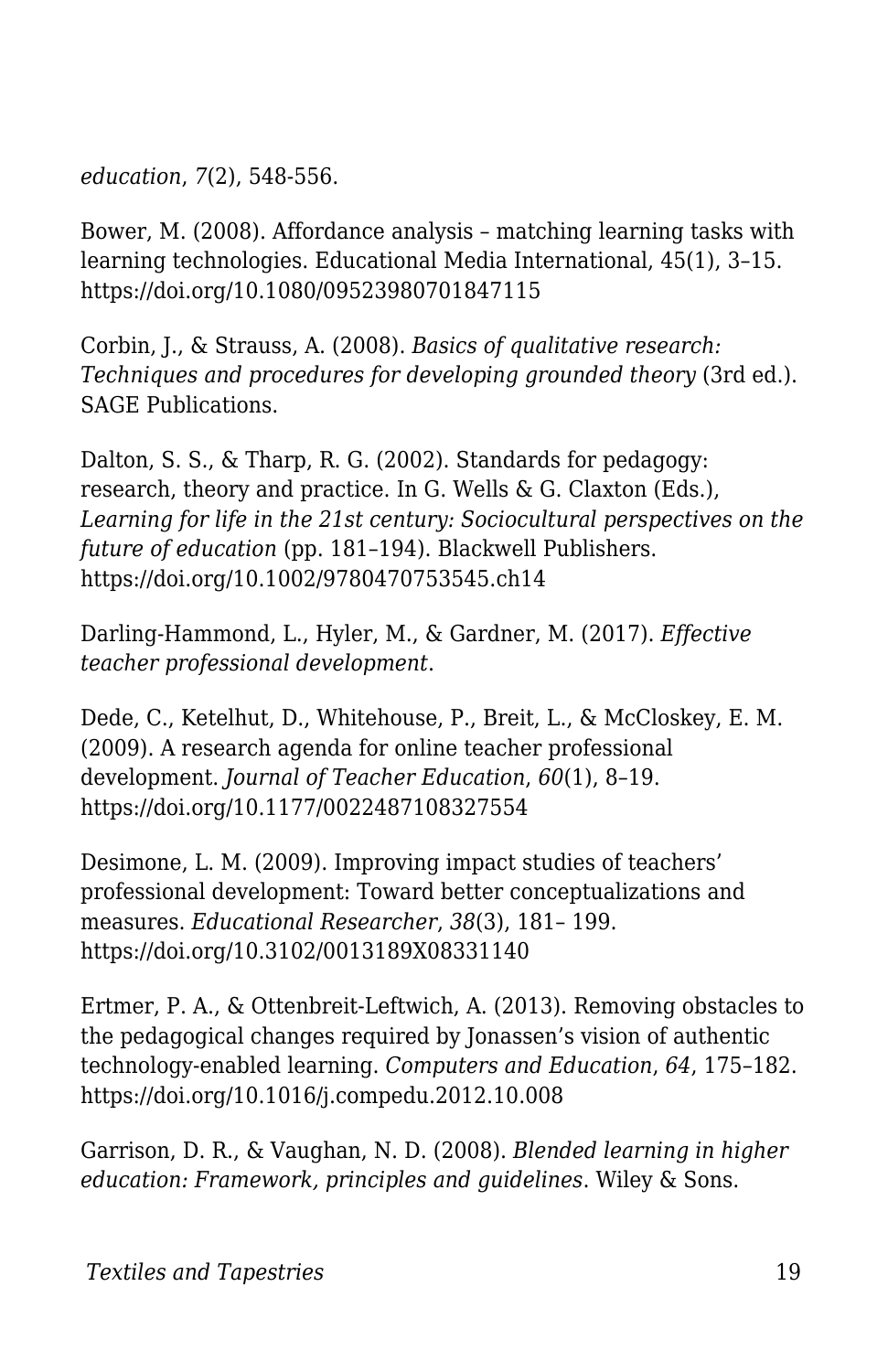Graham, C. R., Henrie, C. R., & Gibbons, A. S. (2014). Developing models and theory for blended learning research. In A. G. Picciano, C. D. Dziuban, & C. R. Graham (Eds.), *Blended learning: Research perspectives* (Vol. 2, pp. 13–33). Routledge.

Guskey, T. R. (2002). Professional development and teacher change. *Teachers and Teaching*, *8*(3), 381-391.

Hamilton, M. L., & Pinnegar, S. (2017). Self-study of teaching and teacher education practices methodology and the digital turn. In *Being self-study researchers in a digital world* (pp. 11-29). Springer, Cham.

Harasim, L. (2017). *Learning theory and online technologies* (2nd ed.). Routledge.

Hrastinski, S. (2009). A theory of online learning as online participation. *Computers and Education, 52*(1), 78–82. https://doi.org/10.1016/j.compedu.2008.06.009

LaBoskey, V. K. (2004). The methodology of self-study and its theoretical underpinnings. In *International handbook of self-study of teaching and teacher education practices* (pp. 817-869). Springer, Dordrecht.

Lincoln, Y. S., & Guba, E. G. (1985). *Naturalistic inquiry*. SAGE Publications.

Maxwell, J. A., & Miller, B. (2012). Real and virtual relationships in qualitative data analysis. In A realist approach for qualitative research (pp. 109–125). SAGE Publications.

McKenney, S., & Reeves, T. C. (2018). *Conducting educational design research*. Routledge.

Penuel, W. R., Fishman, B. J., Yamaguchi, R., Lawrence, P., &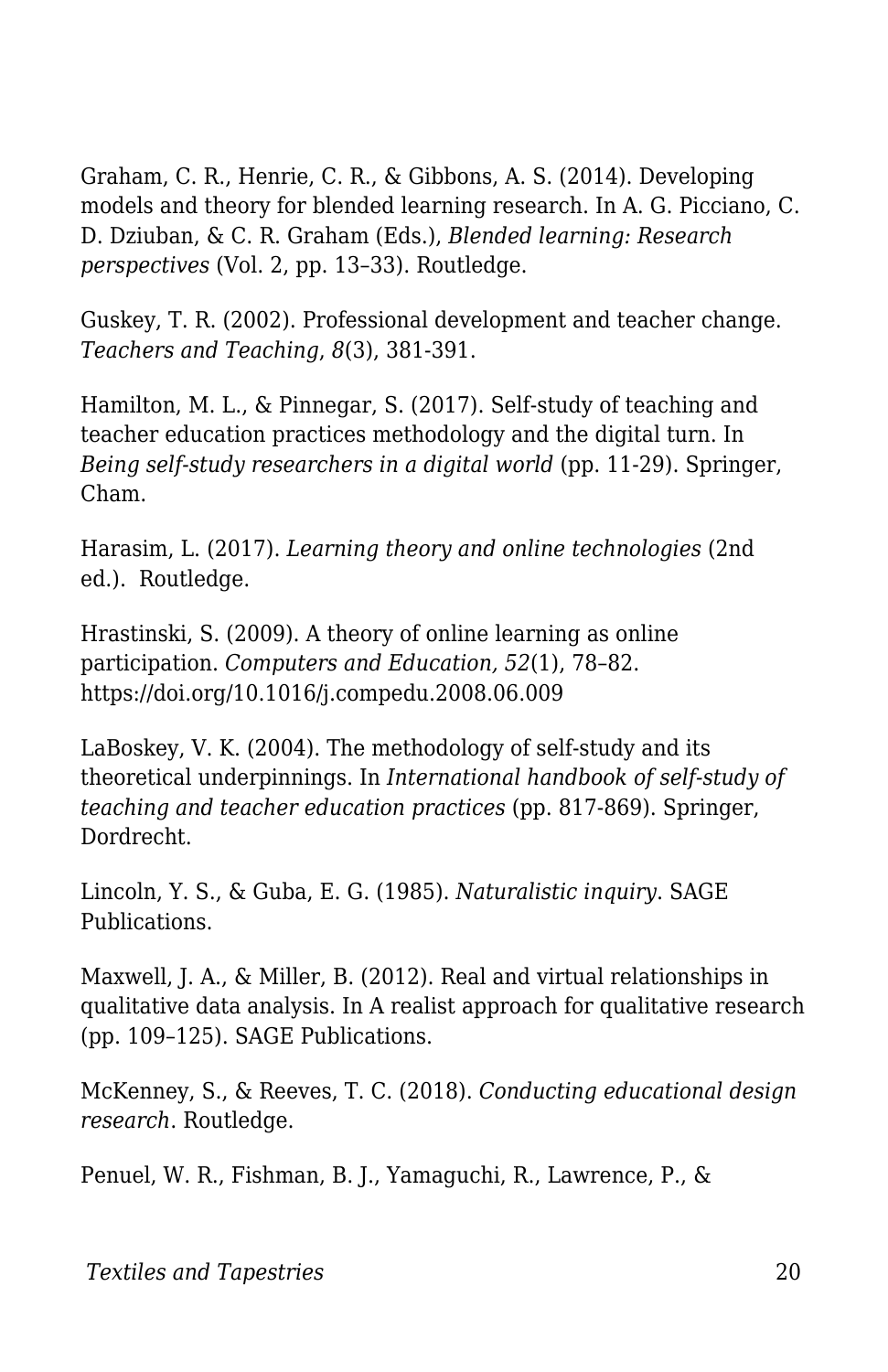Gallagher, L. P. (2007). What makes professional development effective? Strategies that foster curriculum implementation. *American Educational Research Journal*, *44*(4), 921–958.

Picciano, A. G. (2017). Theories and frameworks for online education: Seeking an integrated model. *Online Learning*, *21*(3), 166–190. https://doi.org/10.24059/olj.v21i3.1225

Pinnegar, S., & Hamilton, M. L. (2009). *Self-study of practice as a genre of qualitative research: Theory, methodology, and practice*. Springer. https://doi.org/10.1007/978-1-4020-9512-2

Rodgers, C. R. & Raider-Roth, M. B. (2006). Presence in teaching. *Teachers and Teaching: Theory and Practice*, *12* (3), 265-287.

Ryan, G. W., & Bernard, H. R. (2003). Techniques to identify themes. *Field Methods*, *15*(1), 85– 109. https://doi.org/10.1177/1525822X02239569

 Van Merriënboer, J. J., & Kirschner, P. A. (2017). *Ten steps to complex learning: A systematic approach to four-component instructional design.* Routledge.

Yanchar, S. C., & Gabbitas, B. W. (2011). Between eclecticism and orthodoxy in instructional design. *Educational Technology Research and Development*, *59*(3), 383-398.

Vygotsky, L. S. (1978). *Mind in society* (M. Cole, V. John-Steiner, S. Scribner, & E. Souberman, Eds.).

Wiggins, G., & McTighe, J. (2005). *Understanding by design* (Expanded 2 ed.). Merrill/Prentice Hall and ASCD.